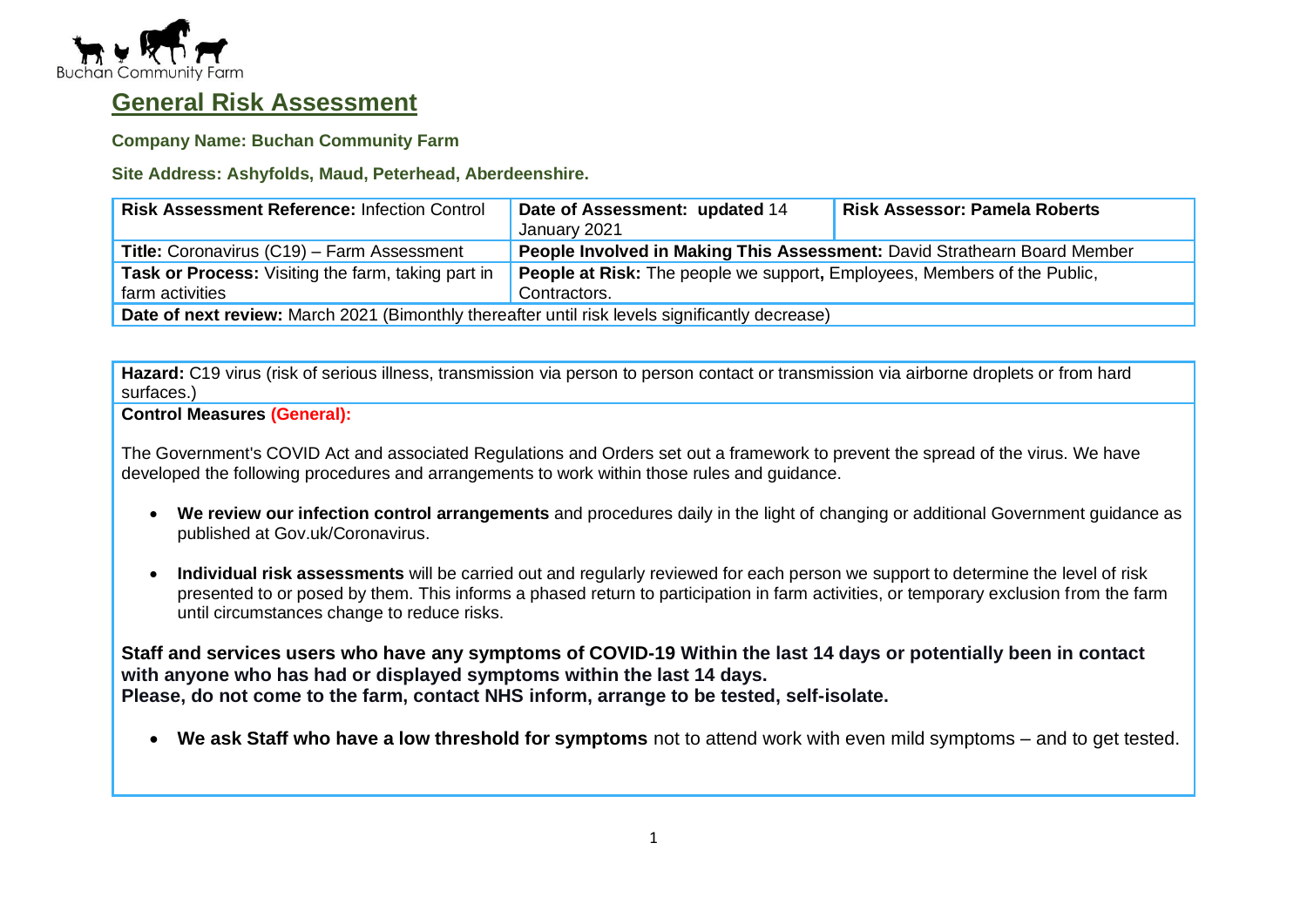

- **If someone becomes unwell with COVID-19 symptoms whilst using our service, Staff will wear full PPE, we will immediately isolate them in our ventilated quiet room and arrange for them to go home as soon as possible advise them contact NHS inform, arrange to be tested and self-isolate.**
- Contractors, visitors, staff employed by other agencies to support people attending are only permitted where they have an essential role, and they are not in high risk categories.
- **All supported people, staff, visitors, and contractors are fully briefed** on our infection control measures before they come to the farm. (See also section on Contractors below)
- All employees will be briefed on the content of this risk assessment and will sign to state they have read and understand the content.
- All employees have been instructed on the requirement to inform to management of any breaches of protocol as per the arrangements to protect our employees and the people we support from COVID-19.

**We direct all visitors upon arrival to a briefing sheet summarising our infection control rules. NHS and Public Health warning posters displayed at all our fixed workplaces, communal areas, and on company website.**

This risk assessment has been displayed on our website.

| <b>Further Control Measures Required:</b> | <b>Assigned To:</b> | <b>Due Date:</b> |
|-------------------------------------------|---------------------|------------------|
|                                           |                     |                  |
|                                           |                     |                  |

### **Masks, face coverings and PPE Staff.**

- Staff should wear a mask based on risk assessment of the activities undertaken, sessional use providing not visibly dirty, wet or damaged.
- Staff aware of the difference between mask as part of PPE which is fluid resistant or surgical mask, and face covering which can be cloth and is not fluid resistant.
- Staff will need to wear full PPE when supporting service users with First aid.
- Staff should be trained in the use of full PPE, including donning, doffing and safe disposal.
- Posters displayed for donning and doffing.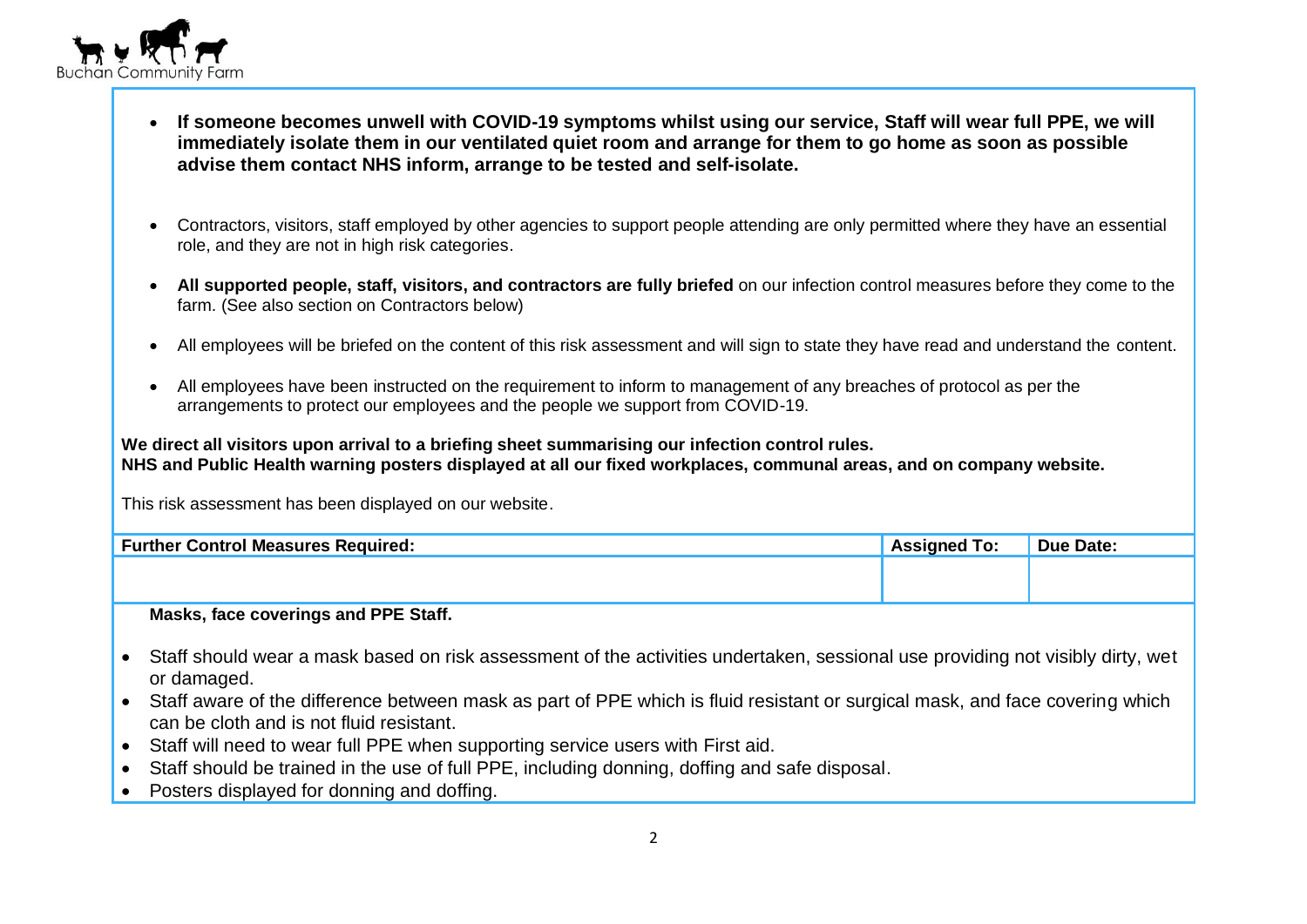

- PPE available and easily accessible, located close to point of use.
- Handwashing facilities available at site of doffing
- Foot operated bins available for safe disposal of PPE at site of doffing

Spot-checks, peer-checks and retraining available for PPE use.

**For the people we support and Support Staff from other agencies.**

- **Please, wear a mask, except when seated 2 meters from other people. You may then remove your mask to allow you to eat or drink.**
- **Masks may also be removed when exercising, such as walking horses or energetic games of over two metres apart.**
- **Regular reminders of correct use of masks for the people we support (see picture briefing)**

| <b>Further Control Measures Required:</b>                         | <b>Assigned To:</b> | Due Date: |
|-------------------------------------------------------------------|---------------------|-----------|
|                                                                   |                     |           |
|                                                                   |                     |           |
| <b>Control Measures (Social Distancing)</b>                       |                     |           |
|                                                                   |                     |           |
|                                                                   |                     |           |
| 2m distancing must always be maintained in all areas and outside. |                     |           |

- Outside providers staff and Service Users who form a bubble will sit together, larger tables are provided to allow this safely.
- If close contact needed for personal care, that staff wear full PPE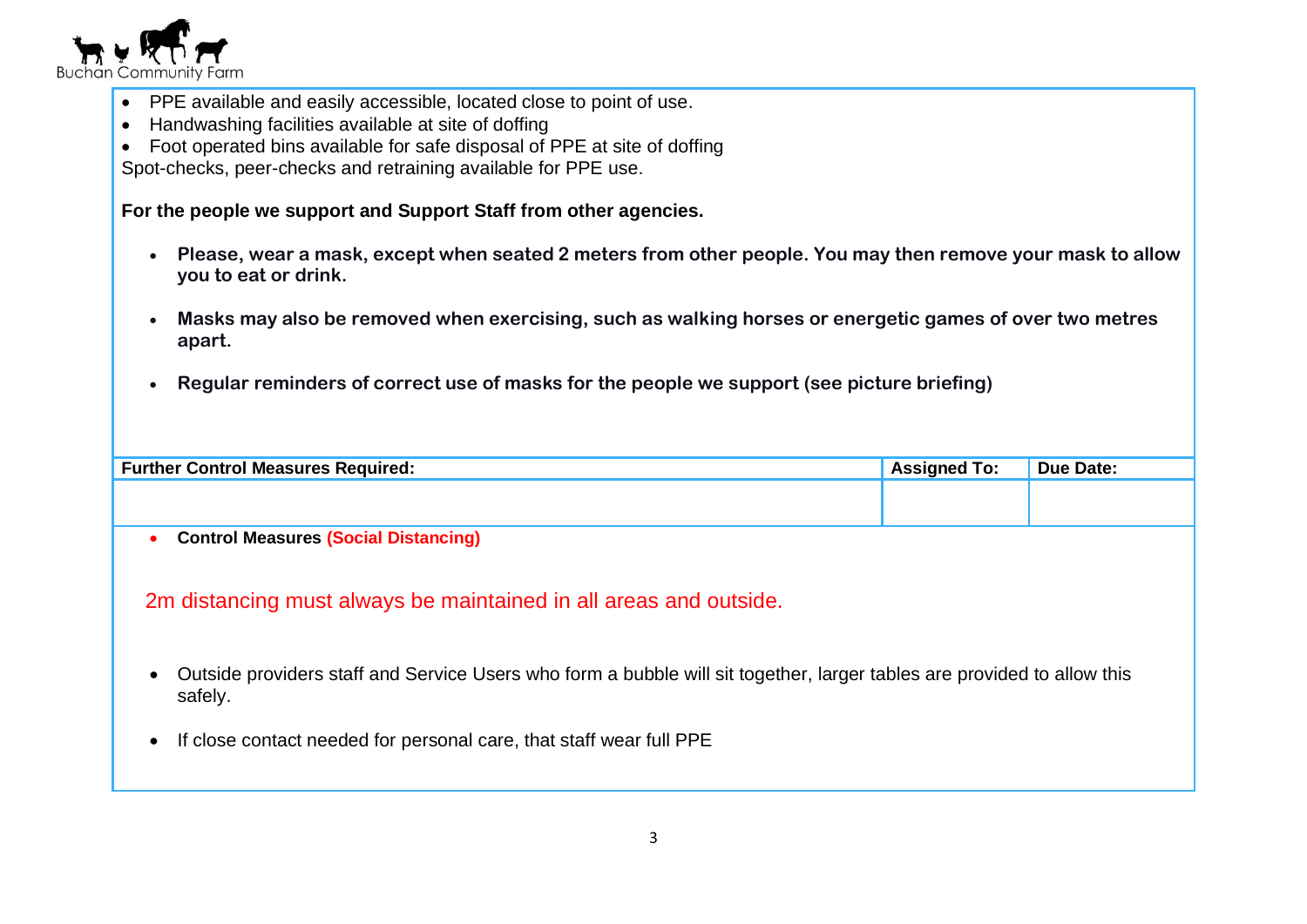

- Tea breaks and Lunch breaks to be at staggered times, to minimise congestion in any area.
- Potting stations have been spaced at over 2M distances in the Polytunnel.
- Tables have been spaced, at 2M distance apart in the porta cabin, steading, marquee, and workshop.
- Activities to be spread around the farm, for example some working with horses, some gardening, some woodwork to avoid clusters of people and to always allow for social distancing.
- Group size limited to allow for social distancing depending on each building, tables and workstations spaced to show numbers allowed in each area.
- Should a person we support require assistance when leading a pony, they and the person assisting them should wear a mask.
- Group activities are organised in a series of formations to comply with social distancing, with appropriate spacing between participants monitored by BCF member in charge throughout the activity.
- Where possible outdoor activities are prioritised over indoor activities.
- The people we support are advised not to cluster in groups before / after sessions. Social distancing markers implemented where possible.
- Employees inform another member of staff if they plan to conduct work alone in a confined space.
- Only one employee permitted at any one time in the feed room and tack room.
- Call to ask if anyone is in the room to double check before entering.
- Extra care / signposting will be provided to maintain social distancing when in these areas.

• A one-way system has been introduced from steading to porta cabin and return to reduce close contact and prevent bottle necks. **Further Control Measures Required: Assigned To: Due Date: Assigned To: Due Date:**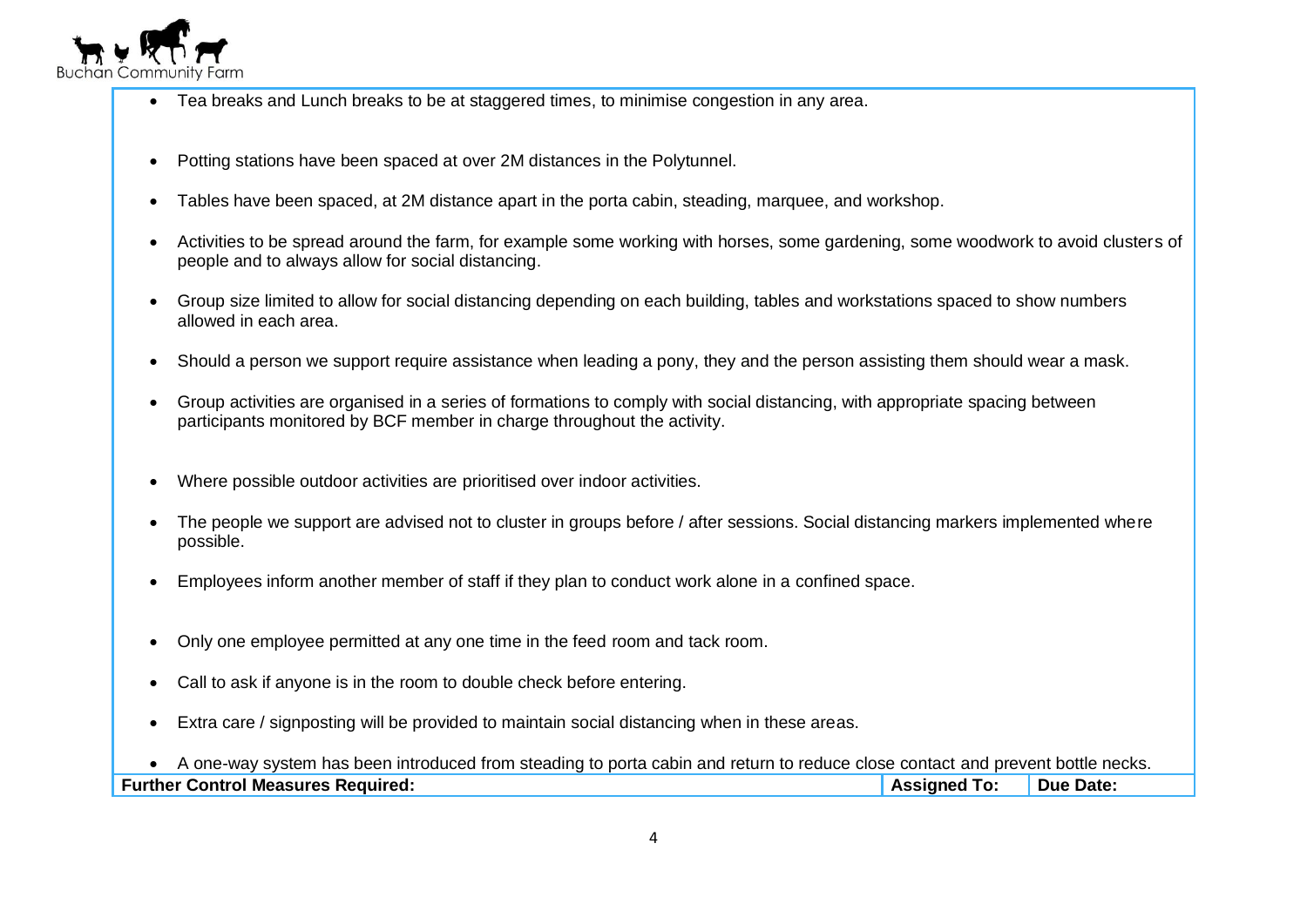

## **Control Measures (Hand Washing):**

#### **Everyone must wash their hands when they arrive at the farm**

• Everyone on the premises encouraged to regularly wash hands between activities before and after food preparation or meals.

After sneezing/coughing, eating, drinking, using the toilet.

- Signage will be in place encouraging hand washing for at least 20 seconds each time.
- No touch hand soap and sanitiser dispensers are in place.
- Air hand dryer
- Paper towels
- No touch pedal bins in situ.

| <b>Further</b><br>: Reauired:<br><b>Control Measures</b> | 10 | <b>Due Date:</b> |
|----------------------------------------------------------|----|------------------|
|                                                          |    |                  |

### **Cough/sneeze etiquette**

• Coughs and sneezes into the crook of an elbow or tissue (and immediate disposal into the bin) Handwashing afterwards

### **Control Measures (Training):**

- All employees have completed toolbox talks relating to hygiene measures, have read the risk assessment, and completed e-learning on infection control.
- Staff are trained in use of full PPE, are comfortable with its use and know when to use it
- Staff have received training in hand washing and cough/sneeze etiquette.
- Service users are trained in use of face coverings, hand washing and cough and sneeze etiquette.

| <b>Further Control Measures Required:</b> | Assigned<br>To: | Due Date: |
|-------------------------------------------|-----------------|-----------|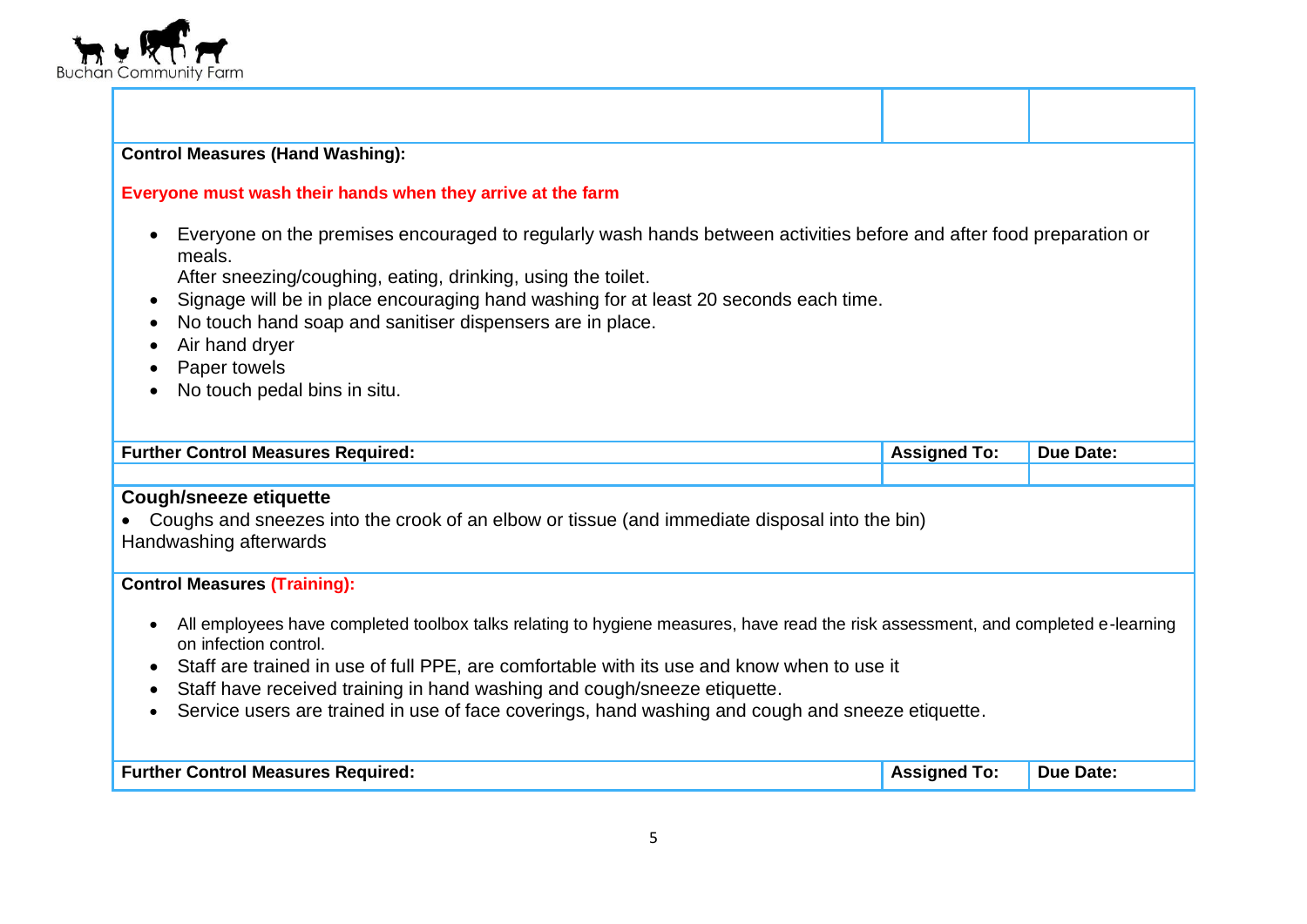

**Control Measures (Minimising Touch, other Physical Contact points and cleaning):** 

- An assessment of all touch points has been carried out and ways of reducing them has been found, where possible.
- A list of touch points will be maintained and used for the cleaning schedule.
- After cleaning, all surfaces should be disinfected with viricidal solution or 1,000 parts per million chloride, with touch times as per manufacturer's instructions.
- In addition, need to maintain usual environmental cleaning of corridors/communal areas. Declutter where possible to facilitate cleaning.
- Where cleaning is not possible, need to leave the activity/equipment to stand untouched for 3 days before being used again
- Equipment is not shared between people where possible and cleaned with 70% alcohol sanitiser between uses where it is not.
- A riding hat will be allocated to each person.
- Grooming kits allocated to each person rather than horse and cleaned after use.
- A lead rope will be allocated to each person, spray sanitised after use.
- The people we support who like woodwork will have their own toolbox and tools provided. More expensive items will be thoroughly sanitised and only used by one person each day, enough drills will be available, sharing will not be permitted. All equipment will be sanitised after use.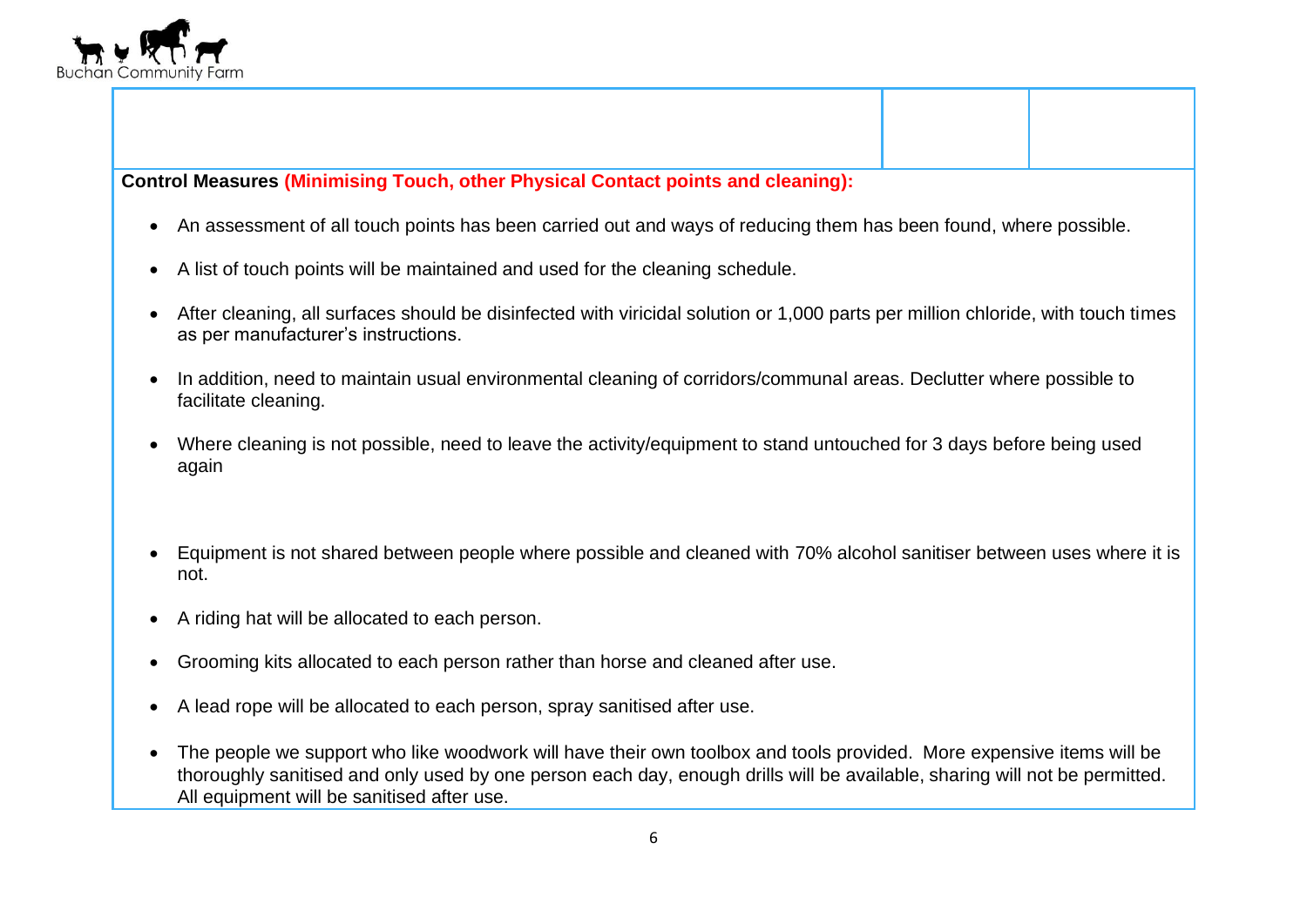

- Gloves will be allocated to each person for woodwork and gardening and washed at 60 degrees after use.
- The people we support who enjoy arts and crafts will have their own art kit in their art box, all equipment will be sanitised after use.
- The people we support who enjoy gardening will have a tool kit for the time they are working which will be sanitised after use.
- Everyone to be allocated a pump spray of 70% alcohol sanitiser to wipe touch points as they go.
- Coffee and other drinks are given only in named personal cups.
- All tea, coffee, milk, and sugar served from separate individual packets, the people we support to assemble their own drinks or to be assisted by their own Support Worker.
- BCF staff will assist with the hot water urn while maintaining social distancing from the people we support. The tap on the urn to be wiped clean after use with 70% alcohol sanitiser.
- Everyone on the premises advised that no personal items should be passed to / from BCF staff to the people we support, e.g. water bottles, etc.

| <b>Further Control Measures Required:</b> | <b>Assigned To:</b> | <b>Due Date:</b> |
|-------------------------------------------|---------------------|------------------|
|                                           |                     |                  |
|                                           |                     |                  |

## **Control Measures (During provision of first aid):**

- Although there may be heightened concerns around first aid, this will continue as normal, with the following control measures:
- Where it is not possible to maintain a social distance away from an individual, disposable gloves and a disposable plastic apron are available for use.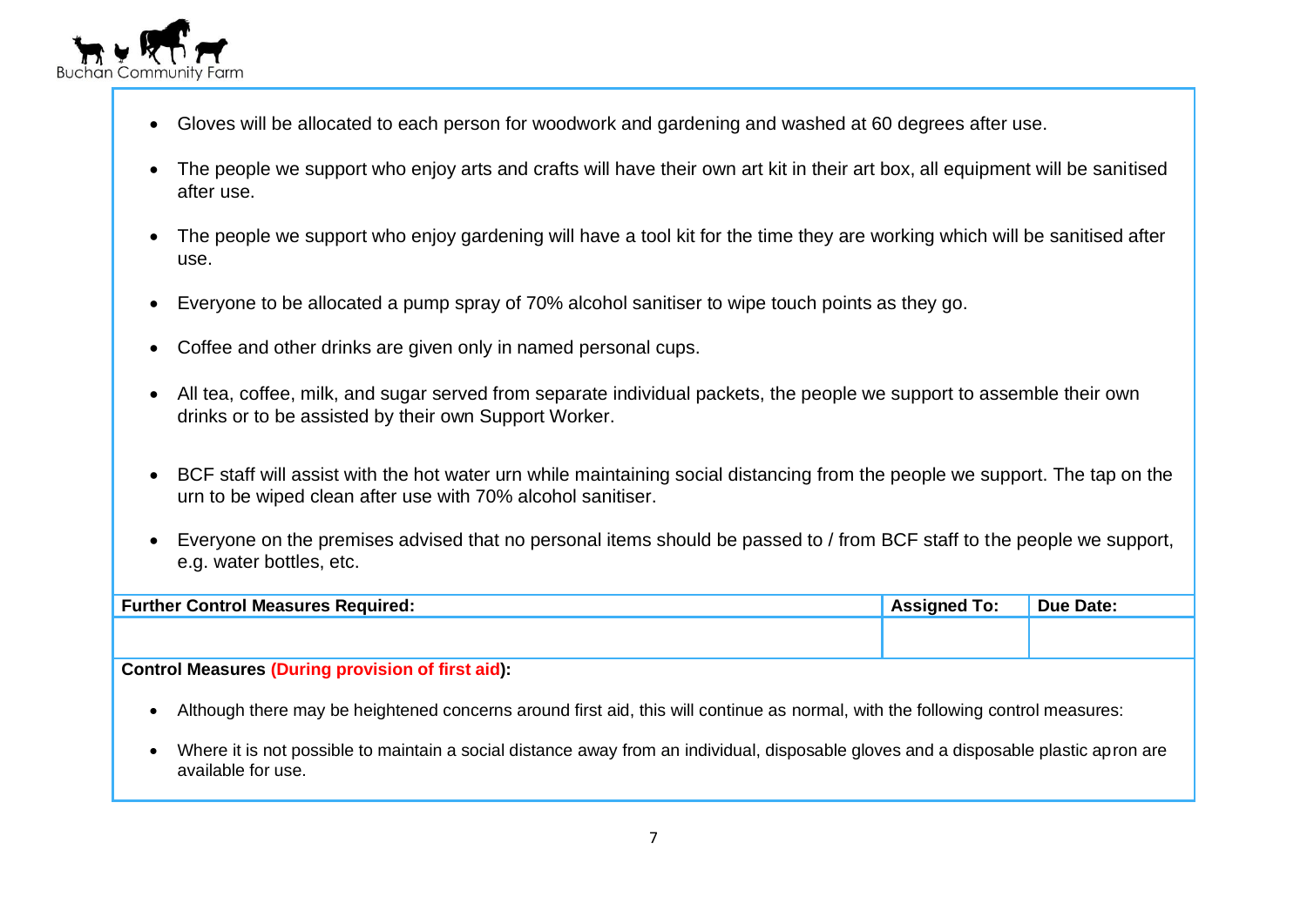

- Resus masks to be worn for emergency first aid provided by first aiders.
- Follow Resuscitation Council UK specific guidance on CPR delivery.
- Face masks to be worn for general first aid.
- Disposable gloves are worn if physical contact is likely to be made with potentially contaminated areas or items.
- The use of a fluid repellent surgical face mask (FRSM / Type IIR) are recommended and additional use of disposable eye protection (such as face visor or goggles) should be risk assessed when there is an anticipated risk of contamination with splashes, droplets of blood or body fluids.
- When using a fluid repellent surgical face mask, users have been instructed to mould the metal strap of the mask over the bridge of the nose and make sure the mask fits snugly under the chin, around or across any facial hair if present.
- All first aiders instructed to clean their hands thoroughly with soap and water or alcohol sanitiser before putting on and after taking off PPE.
- Spill-kit should be used for blood and bodily fluids.

| <b>Further Control Measures Required:</b> | <b>Assigned To:</b> | <b>Due Date:</b> |
|-------------------------------------------|---------------------|------------------|
|                                           |                     |                  |

#### **Control Measures (Contractors):**

- Deliveries and Collections are made in the designated areas only.
- Contractors are instructed to use any PPE required as per the site rules.
- Contractors are required to ensure that any equipment you are bringing on site has been cleaned and disinfected prior to coming onto site.
- Contractors are instructed to use hand wipes, gels or other sanitisers provided.
- All paperwork to be signed and sent electronically only prior to work commencing and signed off electronically post completion.
- Contractors informed to maintain social distancing at all times whilst on site and to not share stationery or tools these should be kept for individual use.